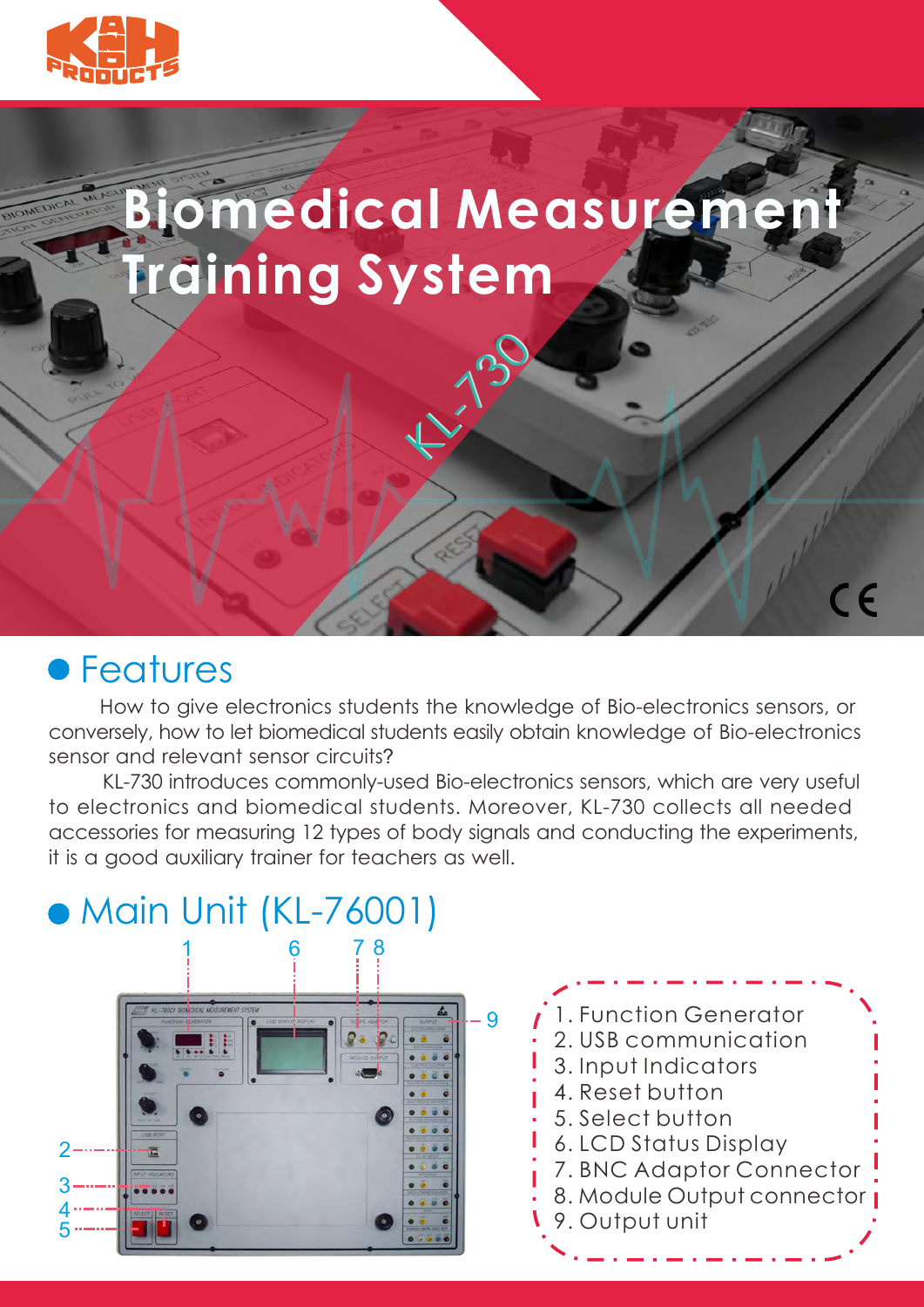

The purpose of KL-730 is to help students learn the techniques of acquiring and measuring physiological signals and relevant circuit design. Hands-on practices and experiments enable students to understand the characteristics of various bio-electronics sensors and how to design conversion circuits.



**Through KL-730, students can construct circuits to process and convert physiological signals into readable formats for further observation and analysis.**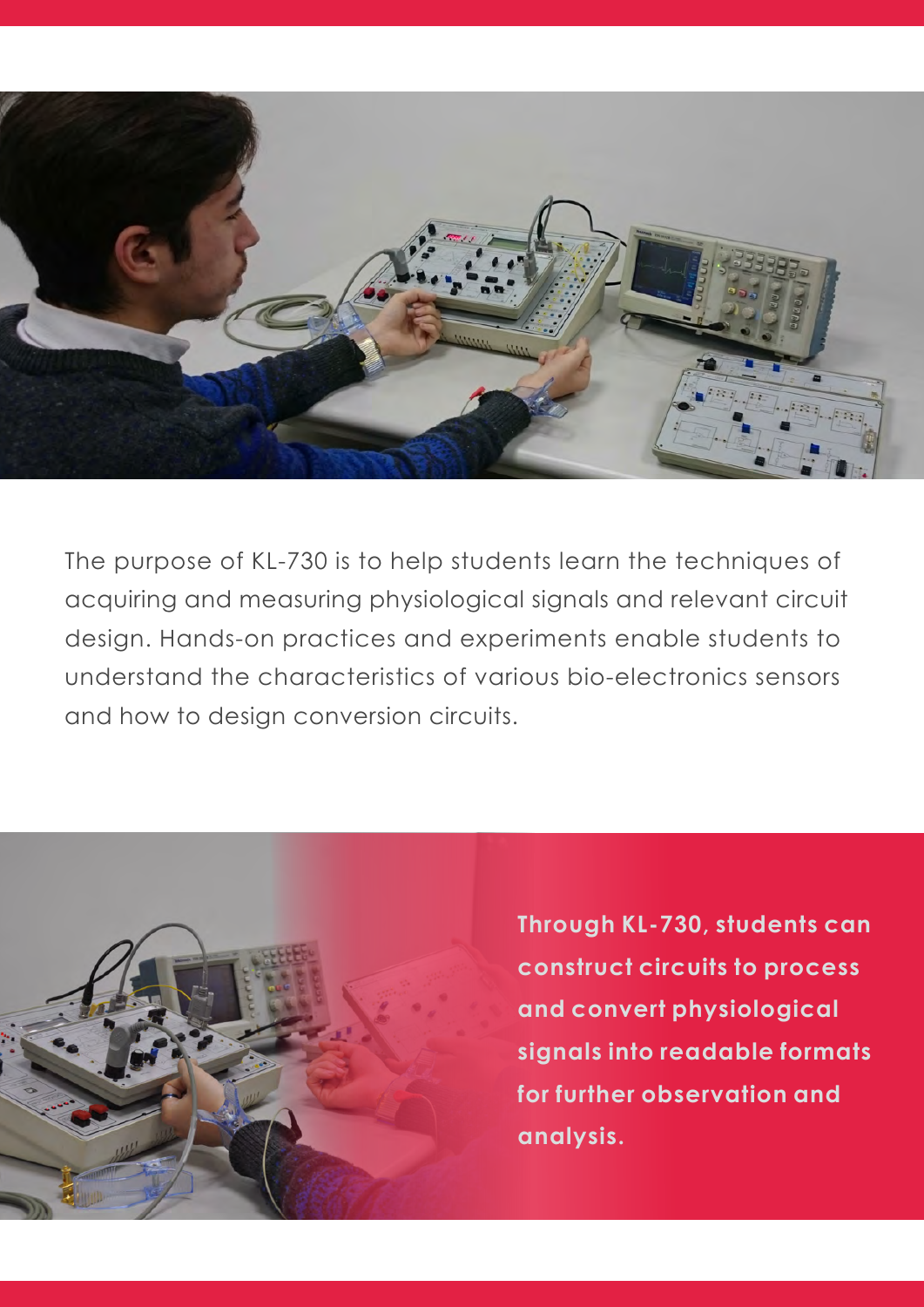### The Schematic Block Diagram of Physiological Signal Processing